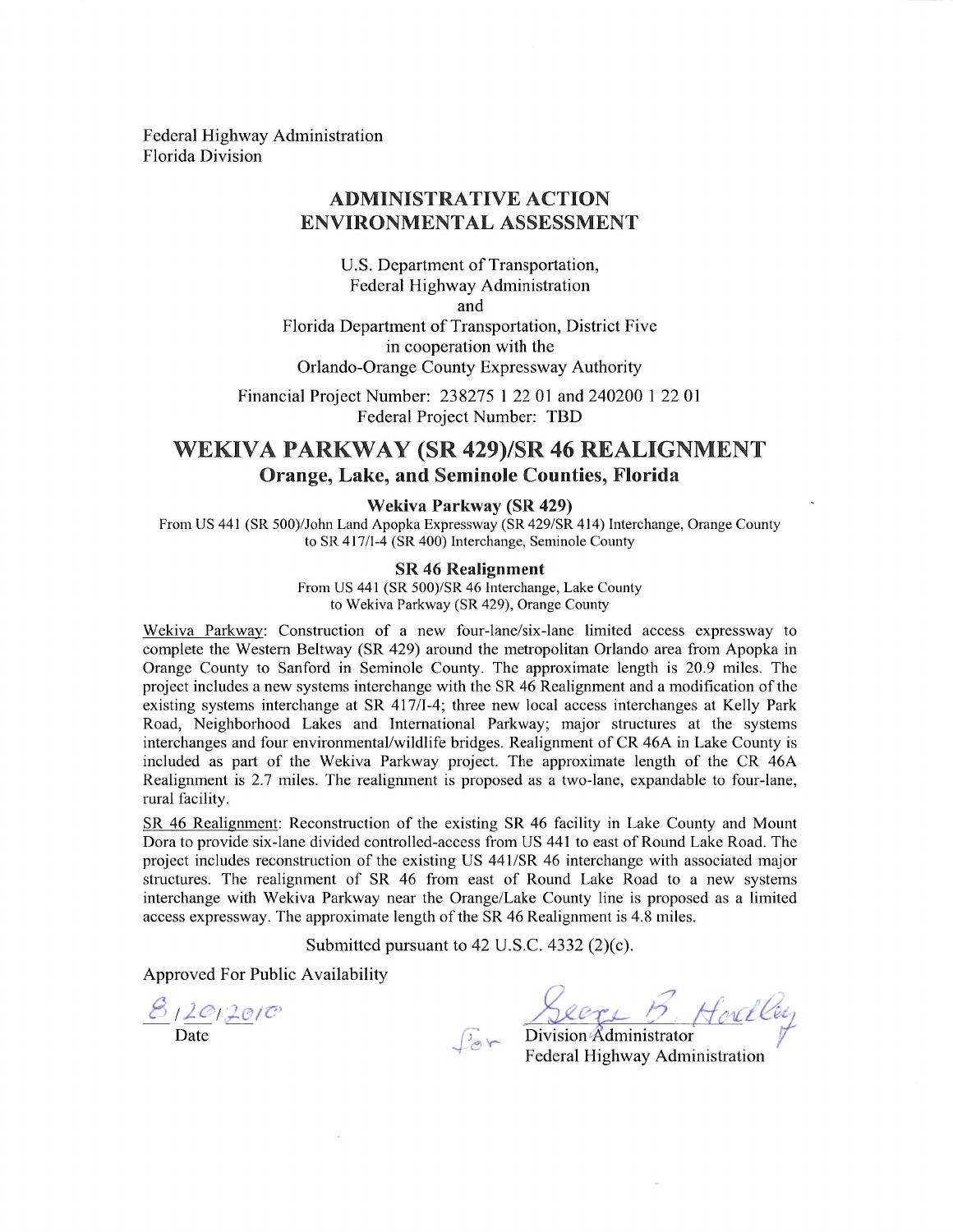# **Table of Contents**

| 1.<br>1.1<br>1.2<br>1.3<br>1.4<br>2.<br>2.1                       |
|-------------------------------------------------------------------|
|                                                                   |
|                                                                   |
|                                                                   |
|                                                                   |
|                                                                   |
|                                                                   |
|                                                                   |
|                                                                   |
| 2.2                                                               |
| 2.3                                                               |
| 2.4                                                               |
| 2.4.1                                                             |
| 2.4.2                                                             |
| 2.4.3                                                             |
| 2.5                                                               |
| 2.5.1                                                             |
| 2.5.2                                                             |
| 2.5.3                                                             |
| 3.                                                                |
| 3.1                                                               |
| 3.2                                                               |
| 3.3                                                               |
| 3.4                                                               |
| 3.5                                                               |
| 3.5.1                                                             |
| 3.5.2                                                             |
|                                                                   |
| 3.5.2.2 Lake County West Initial Alternatives 3-12                |
|                                                                   |
|                                                                   |
| 3.5.2.5 Coordination with Stakeholders and Initial Alternatives   |
|                                                                   |
| 3.5.3                                                             |
| 3.5.3.1                                                           |
| Lake County West Viable Alternatives 3-20<br>3.5.3.2              |
| 3.5.3.3                                                           |
| 3.5.3.4                                                           |
| Coordination with Stakeholders and Viable Alternatives<br>3.5.3.5 |
|                                                                   |
| 3.5.4                                                             |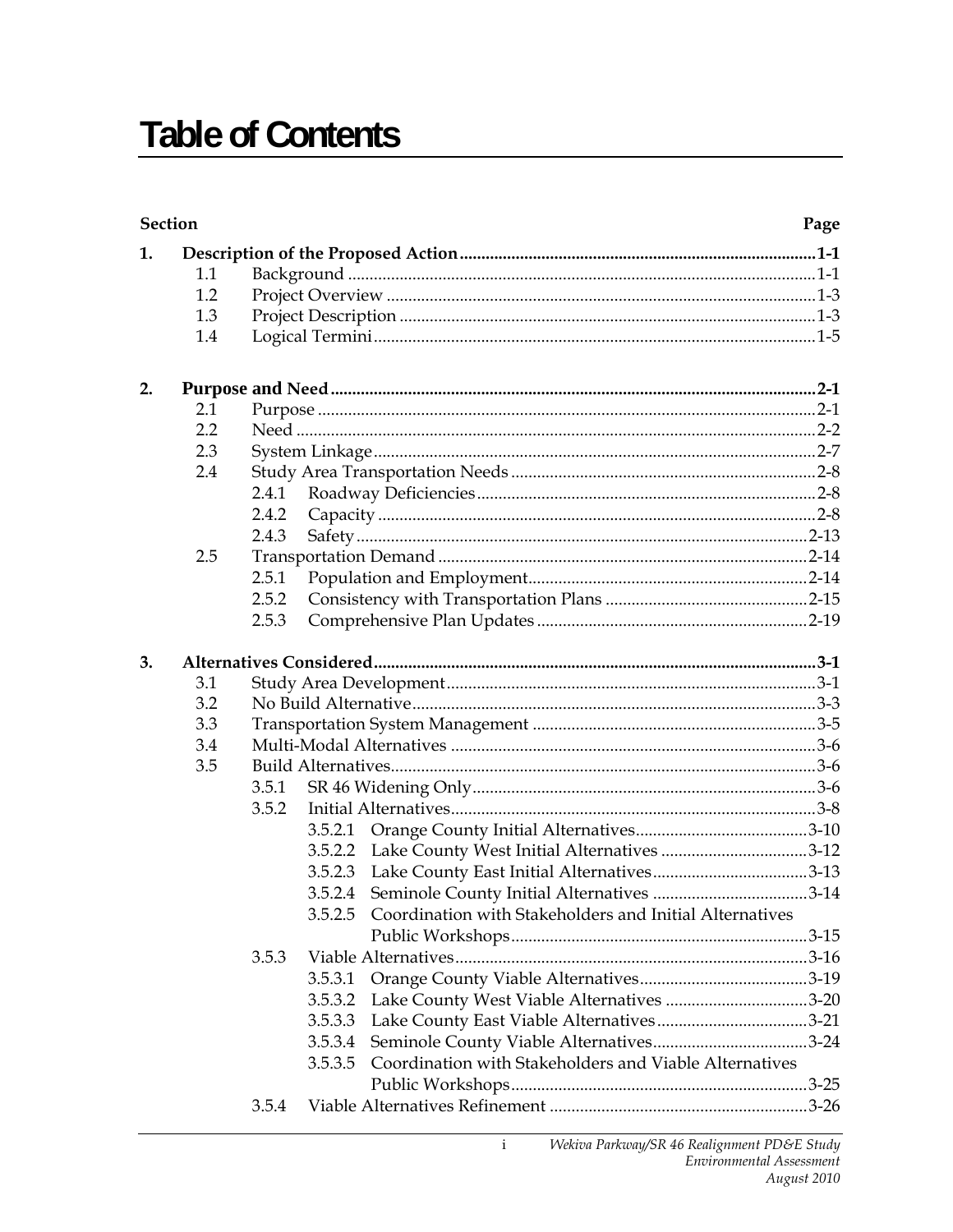## Section (continued)

|    | 3.6 | 3.6.1<br>3.6.2<br>3.6.3<br>3.6.4<br>3.6.5<br>3.6.6 | 3.5.4.2<br>3.5.4.3<br>3.5.4.4 Section 4(f) and Section 106 Consultation Alternatives 3-28 |
|----|-----|----------------------------------------------------|-------------------------------------------------------------------------------------------|
| 4. |     |                                                    |                                                                                           |
|    | 4.1 |                                                    |                                                                                           |
|    |     | 4.1.1                                              |                                                                                           |
|    |     | 4.1.2                                              |                                                                                           |
|    |     | 4.1.3                                              |                                                                                           |
|    |     | 4.1.4                                              |                                                                                           |
|    |     |                                                    |                                                                                           |
|    |     |                                                    |                                                                                           |
|    |     | 4.1.5                                              |                                                                                           |
|    |     |                                                    |                                                                                           |
|    |     | 4.1.6                                              |                                                                                           |
|    | 4.2 |                                                    |                                                                                           |
|    |     | 4.2.1                                              |                                                                                           |
|    |     |                                                    | 4.2.1.1                                                                                   |
|    |     |                                                    | 4.2.1.2                                                                                   |
|    |     | 4.2.2                                              |                                                                                           |
|    |     |                                                    |                                                                                           |
|    |     |                                                    | 4.2.2.2                                                                                   |
|    | 4.3 |                                                    |                                                                                           |
|    |     |                                                    |                                                                                           |
|    |     | 4.3.2                                              |                                                                                           |
|    |     | 4.3.3                                              |                                                                                           |
|    |     | 4.3.4                                              |                                                                                           |
|    |     | 4.3.5                                              |                                                                                           |
|    |     |                                                    | 4.3.5.1                                                                                   |
|    |     |                                                    | 4.3.5.2                                                                                   |
|    |     |                                                    | 4.3.5.3                                                                                   |
|    |     |                                                    | 4.3.5.4                                                                                   |
|    |     | 4.3.6                                              |                                                                                           |
|    |     | 4.3.7                                              |                                                                                           |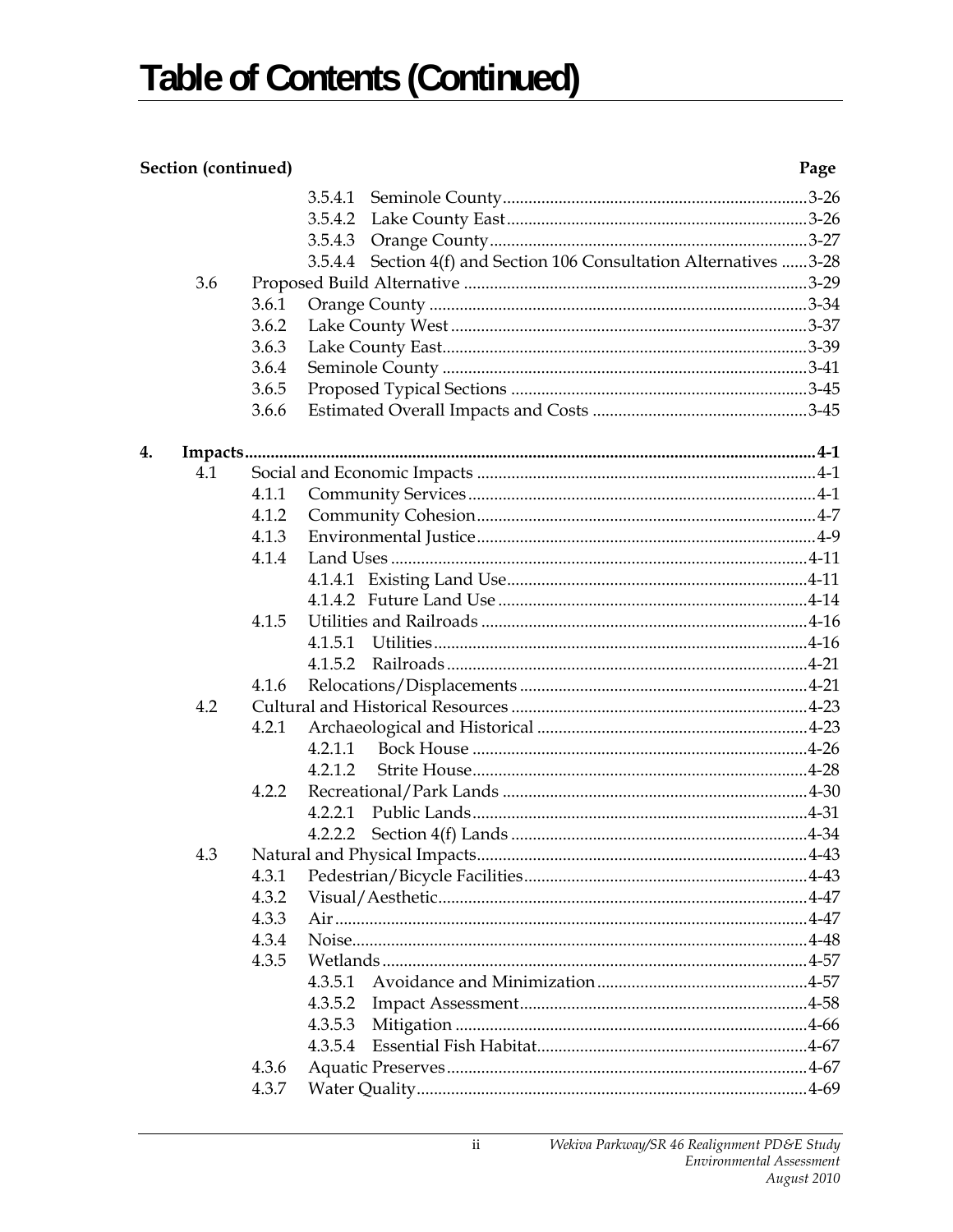## **Section (continued) Page**

|              |            | 4.3.8                                                                                                                                   |                                                                                  |  |
|--------------|------------|-----------------------------------------------------------------------------------------------------------------------------------------|----------------------------------------------------------------------------------|--|
|              |            | 4.3.9                                                                                                                                   |                                                                                  |  |
|              |            | 4.3.10                                                                                                                                  |                                                                                  |  |
|              |            | 4.3.11                                                                                                                                  |                                                                                  |  |
|              |            |                                                                                                                                         |                                                                                  |  |
|              |            |                                                                                                                                         |                                                                                  |  |
|              |            |                                                                                                                                         |                                                                                  |  |
|              |            |                                                                                                                                         |                                                                                  |  |
|              |            |                                                                                                                                         |                                                                                  |  |
|              |            |                                                                                                                                         |                                                                                  |  |
|              |            |                                                                                                                                         |                                                                                  |  |
|              | 4.4        |                                                                                                                                         |                                                                                  |  |
| 4.4.1        |            |                                                                                                                                         |                                                                                  |  |
|              |            |                                                                                                                                         |                                                                                  |  |
|              |            |                                                                                                                                         |                                                                                  |  |
|              |            |                                                                                                                                         |                                                                                  |  |
|              |            |                                                                                                                                         |                                                                                  |  |
|              |            | 4.4.2                                                                                                                                   |                                                                                  |  |
|              |            |                                                                                                                                         |                                                                                  |  |
| 5.           |            |                                                                                                                                         |                                                                                  |  |
|              | 5.1        |                                                                                                                                         |                                                                                  |  |
|              | 5.2        |                                                                                                                                         | Coordination with the Public, Agencies, and Other Stakeholders5-9                |  |
|              |            | 5.2.1                                                                                                                                   | Coordination during the Initial Alternatives Phase 5-9                           |  |
|              |            | 5.2.2                                                                                                                                   | Coordination during the Viable Alternatives Phase 5-11                           |  |
|              |            | 5.2.3                                                                                                                                   | Coordination on the Proposed Build Alternative5-13                               |  |
|              |            | 5.2.4                                                                                                                                   |                                                                                  |  |
|              | 5.3        |                                                                                                                                         |                                                                                  |  |
|              |            |                                                                                                                                         |                                                                                  |  |
|              | Appendices |                                                                                                                                         |                                                                                  |  |
| $\mathbf{A}$ | Cover)     |                                                                                                                                         | Initial Alternatives Exhibits and Impact Analysis Spreadsheets (Under Separate   |  |
|              |            |                                                                                                                                         |                                                                                  |  |
| B            |            |                                                                                                                                         | November 2005 Public Workshops Initial Alternatives Exhibits and Impact Analysis |  |
|              |            |                                                                                                                                         | Spreadsheets (Under Separate Cover)                                              |  |
| C            |            | July/August 2006 Public Workshops Viable Alternatives Exhibits and Comparative<br>Assessment Spreadsheets (Under Separate Cover)        |                                                                                  |  |
| D            |            |                                                                                                                                         |                                                                                  |  |
|              |            | Alternatives Refined after July/August 2006 Public Workshops Exhibits and<br>Comparative Assessment Spreadsheets (Under Separate Cover) |                                                                                  |  |
| E            |            |                                                                                                                                         | Water Quality Impact Evaluation Checklists (Under Separate Cover)                |  |
| F            |            | Correspondence from Federal, State and Local Government Entities (Under Separate<br>Cover)                                              |                                                                                  |  |
| G            |            |                                                                                                                                         | Study Area Development (Under Separate Cover)                                    |  |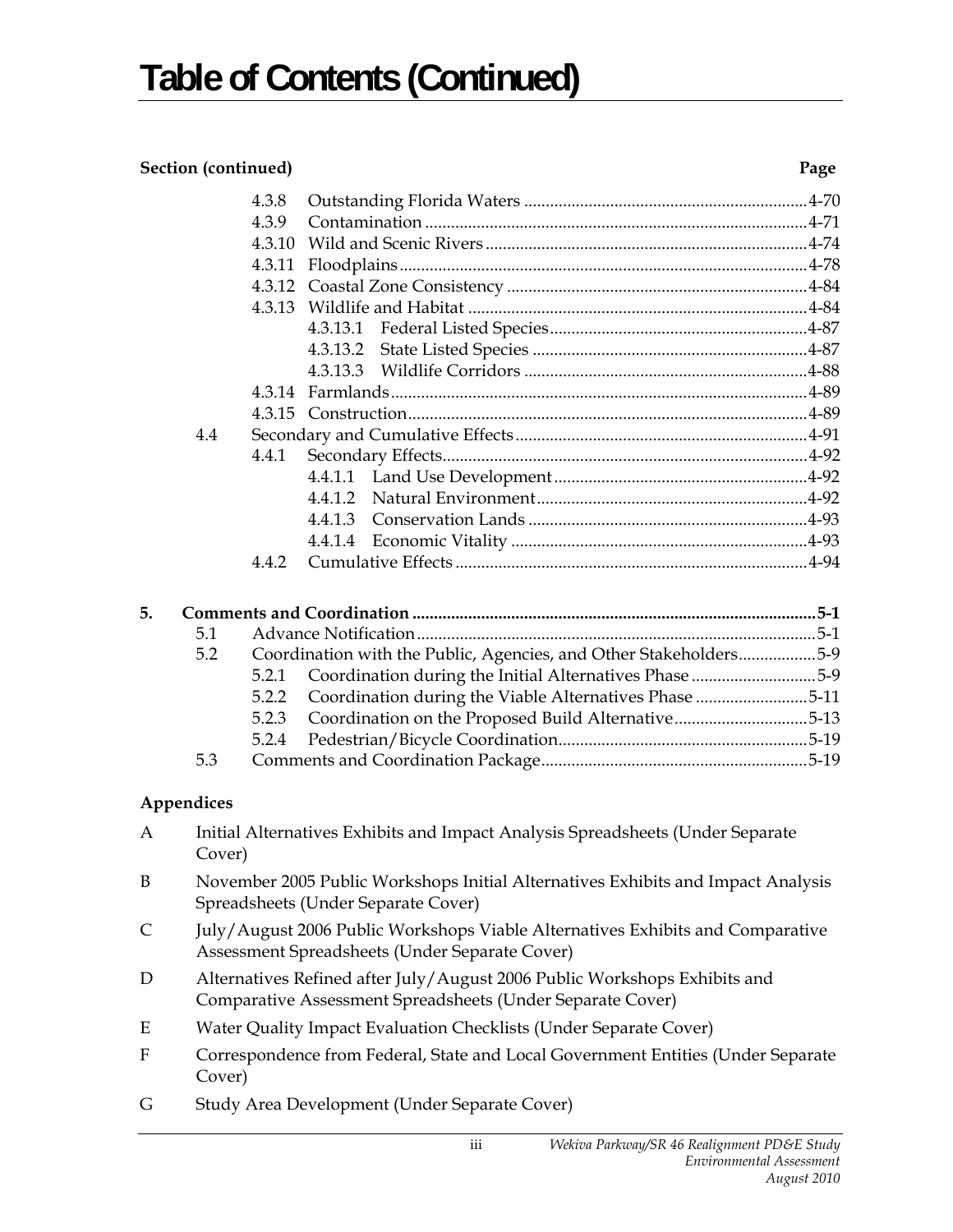## *List of Tables* Page

| $2-1$    | Existing (2005) Roadway Segment LOS Summary - Lake County 2-10                       |  |
|----------|--------------------------------------------------------------------------------------|--|
| $2 - 2$  | Existing (2005) Roadway Segment LOS Summary - Orange County 2-10                     |  |
| $2 - 3$  | Existing (2005) Roadway Segment LOS Summary - Seminole County 2-13                   |  |
| $2 - 4$  |                                                                                      |  |
| $2 - 5$  |                                                                                      |  |
| $2 - 6$  |                                                                                      |  |
| $2 - 7$  | Status of Comprehensive Plan Updates Pursuant to the Wekiva Parkway and              |  |
|          |                                                                                      |  |
| $3-1$    | Estimated Impacts and Costs of the Proposed Build Alternative 3-45                   |  |
| $4-1$    |                                                                                      |  |
| $4 - 2$  | Estimated Utilities Relocation Costs in Orange County Project Area 4-18              |  |
| $4-3$    | Estimated Utilities Relocation Costs in Lake County East and West Project Areas 4-19 |  |
| $4-4$    | Estimated Utilities Relocation Costs in Seminole County Project Area 4-21            |  |
| $4 - 5$  | Estimated Displacements and Property Impacts of Proposed Build Alternative  4-22     |  |
| $4-6$    |                                                                                      |  |
| $4 - 7$  |                                                                                      |  |
| $4 - 8$  |                                                                                      |  |
| 4-9      |                                                                                      |  |
| $4 - 10$ | UMAM Parameters and Scores for Existing Conditions Wekiva Parkway/                   |  |
|          | SR 46 Realignment PD&E Study in Lake, Orange, and Seminole Counties 4-59             |  |
| $4 - 11$ | Summary of Potential Direct Impacts to Wetlands and Natural Surface Waters           |  |
|          | within the Proposed Build Alternative Right-of-Way, Wekiva Parkway (SR 429)/SR       |  |
|          | 46 Realignment PD&E Study in Lake, Orange, and Seminole Counties4-59                 |  |
| $4 - 12$ |                                                                                      |  |
| $4 - 13$ | Potential Floodplain Impact Volume by Proposed Build Alternative Segment 4-79        |  |
| $4 - 14$ | Summary of Wolf Branch Floodplain/SR 46 Profile Comparison 4-84                      |  |

#### **List of Exhibits**

| $1-1$   |                                                                           |  |
|---------|---------------------------------------------------------------------------|--|
| $2-1$   | Regional Transportation Network with Heavily Congested SIS Facilities 2-3 |  |
| $2 - 2$ |                                                                           |  |
| $2 - 3$ | Existing Roadway Network/Number of Lanes on Existing Roadways 2-9         |  |
| $2 - 4$ | Existing (2005) Conditions, DDHV, Orange and Lake Counties2-11            |  |
| $2 - 5$ |                                                                           |  |
| $2 - 6$ |                                                                           |  |
| $3-1$   |                                                                           |  |
| $3-2$   |                                                                           |  |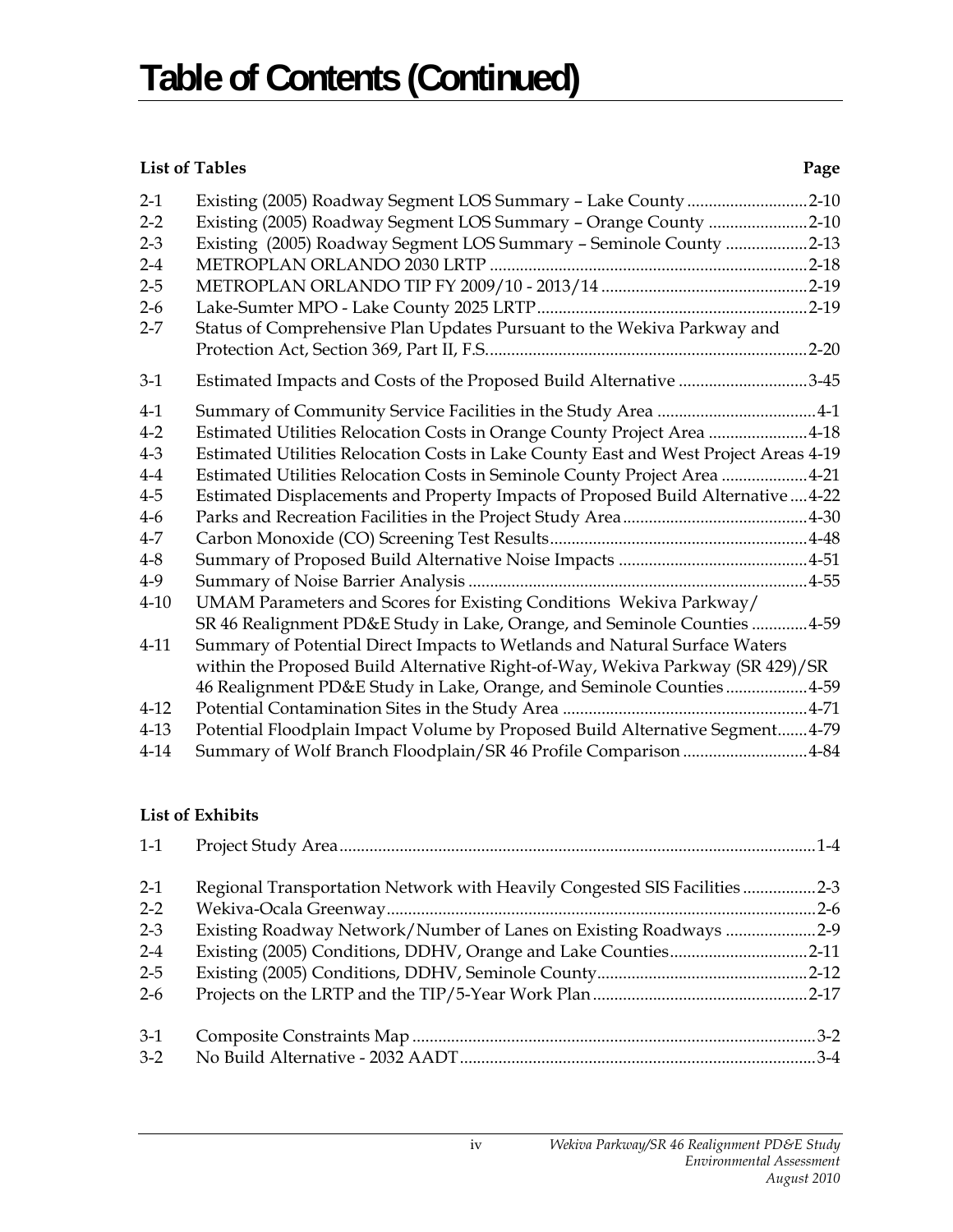#### **List of Exhibits (continued) Page**

| $3 - 3$          |                                                                                 |  |
|------------------|---------------------------------------------------------------------------------|--|
| $3-4$<br>$3 - 5$ |                                                                                 |  |
|                  |                                                                                 |  |
| $3-6$            |                                                                                 |  |
| $3 - 7$          | Build (2032) Conditions, DDHV, Orange and Lake Counties3-32                     |  |
| $3 - 8$          |                                                                                 |  |
| $3-9$            |                                                                                 |  |
| $3-10$           |                                                                                 |  |
| $3-11$           |                                                                                 |  |
| $3-12$           |                                                                                 |  |
| $3-13$           | Proposed Typical Sections - Wekiva Parkway - Limited Access Rural Expressway    |  |
|                  |                                                                                 |  |
| $3-13$           | Proposed Typical Section - Wekiva Parkway - Limited Access Rural Expressway     |  |
|                  |                                                                                 |  |
| $3-13$           | Proposed Typical Section - Wekiva Parkway - Limited Access Urban Expressway     |  |
|                  |                                                                                 |  |
| $3-13$           | Proposed Typical Section - Controlled Access Urban Arterial (Sheet 4 of 5) 3-49 |  |
| $3-13$           |                                                                                 |  |
| $4-1$            |                                                                                 |  |
| $4-1$            |                                                                                 |  |
| $4-1$            |                                                                                 |  |
| $4-1$            |                                                                                 |  |
| $4 - 2$          |                                                                                 |  |
| $4 - 3$          |                                                                                 |  |
| $4-4$            |                                                                                 |  |
| $4 - 5$          |                                                                                 |  |
| $4-6$            |                                                                                 |  |
| $4 - 7$          | Potential Impacts to Historic Resources - Bock House (Sheet 1 of 2) 4-27        |  |
| $4 - 7$          | Potential Impacts to Historic Resources - Strite House (Sheet 2 of 2)  4-29     |  |
| $4 - 8$          |                                                                                 |  |
| $4-9$            | Section 4(f) Impacts to Wekiva River Basin State Parks (Sheet 1 of 3)4-36       |  |
| $4-9$            | Section 4(f) Impacts to Wekiva River Basin State Parks (Sheet 2 of 3)4-37       |  |
| $4-9$            | Section 4(f) Impacts to Wekiva River Basin State Parks (Sheet 3 of 3)4-38       |  |
| $4 - 10$         |                                                                                 |  |
| $4 - 10$         |                                                                                 |  |
| $4 - 10$         |                                                                                 |  |
| $4 - 10$         |                                                                                 |  |
| $4 - 11$         |                                                                                 |  |
| $4 - 12$         |                                                                                 |  |
| $4 - 13$         |                                                                                 |  |
| $4-13$           |                                                                                 |  |
| $4 - 13$         |                                                                                 |  |
| $4 - 14$         |                                                                                 |  |
|                  |                                                                                 |  |